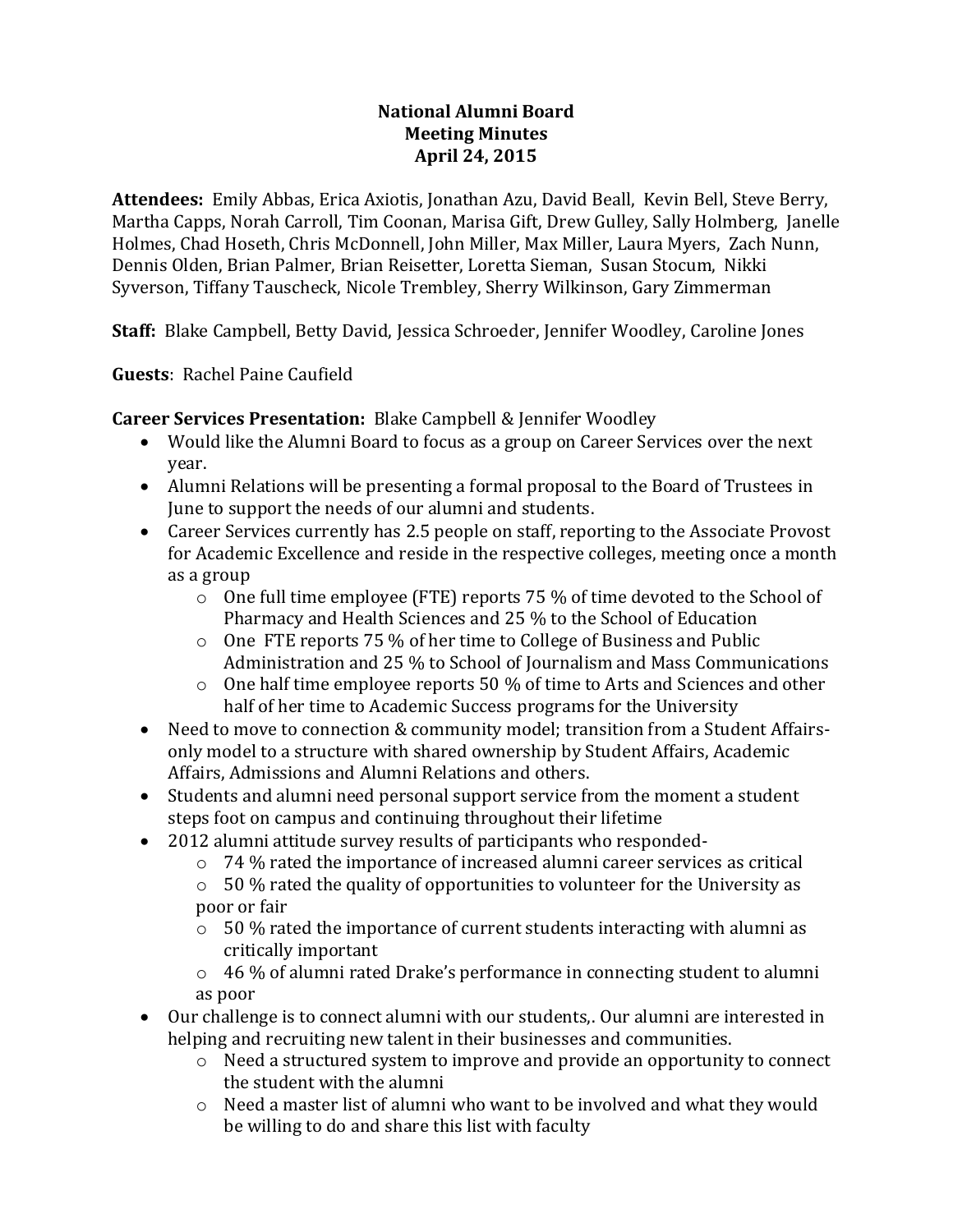- o Networking committee will put together some thoughts on ways to connect back to the University and provide a voice.
- o Have our alumni help with resume reviews for our students and give them feedback and guidance.
- 10 projected future trends in college career services
	- o Elevated career services, increased importance on campus
	- o Moves & mergers, new reporting structures and partnerships
	- o Money, space, and people need more allocated resources and spaces
	- o Ecosystem rather than place, presence permeates campus
	- o Customized connections & communities, purposeful programming to build networks
	- o Chaos and happenstance, trying new strategies and programs
	- o Outcomes, ROI and assessment increases
	- o Buzz worthiness, telling the story of success stories
	- o New technology, social media, startups to improve connections
	- o New breed of professionals, new ways of doing business, building community
- Will do another alumni attitude survey in July partnering with Kevin Saunders and the Institutional Research Office.

**Drake and the Caucus:** Tiffany Tauscheck, CVB & Rachel Paine Caufield, Associate Professor of Political Science and Associate Director of Citizen Engagement for the Harkin Institute

- Created an Iowa Caucus Consortium, "Iowa Caucus.org" partnering with the CVB, the Partnership, the State, the Des Moines Register and Drake
	- o Market the region and state to showcase Iowa
- Help students be engaged and involved in the caucus process
	- o Candidate events on campus, debates for 2015
	- o Will have a caucus website monitored by students that will follow the campaign trail and updating what is happening in Iowa from their perspective
	- o Created a new Iowa Caucus Collection at Cowles Library, keeping the history of Iowa

o Making a full length documentary about the Iowa caucus, way to explain why Iowa is different and allowing the students to be a part of this. They received a grant from Humanities Iowa for this

- Journalist workshop in June, 20-30 journalists from all over the country will be visiting campus
- Set up a speaker series of lunch sessions where 10 students are invited to interact with individuals in the Des Moines business community
- ABC Debate hires Journalism students as paid interns and they work with the production staff
- Met with Admissions to make sure the counselors are aware of the opportunities in the political environment at Drake
- Live stream all caucus events at Drake
- J-term trip to DC is important for the students and the DC alums organize the site visits